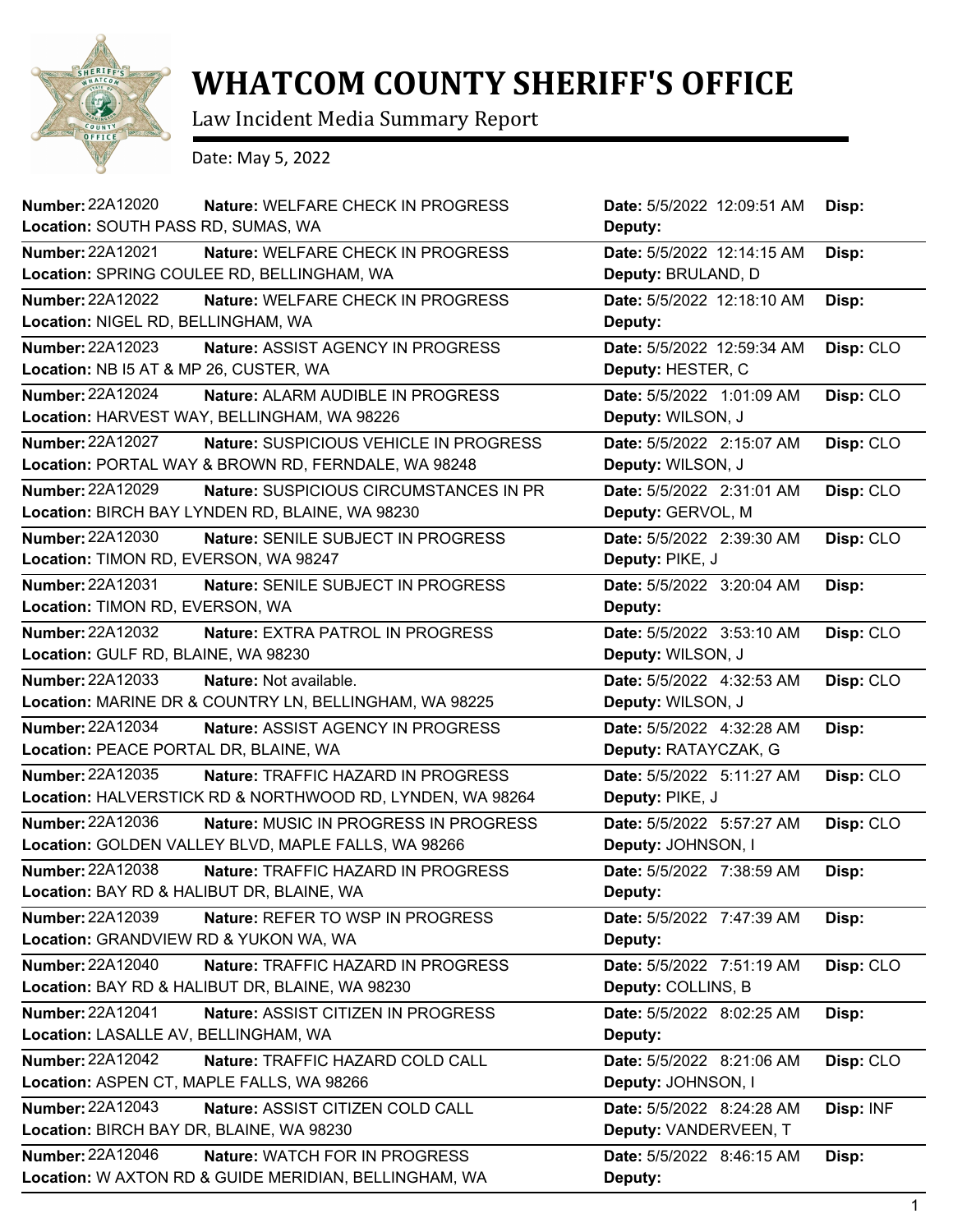|                                                                   | Date: 5/5/2022 9:07:13 AM<br>Disp:      |
|-------------------------------------------------------------------|-----------------------------------------|
| Location: SLATER RD, BELLINGHAM, WA                               | Deputy:                                 |
| <b>Number: 22A12049</b><br>Nature: TRAFFIC HAZARD IN PROGRESS     | Date: 5/5/2022 9:23:23 AM<br>Disp: CLO  |
| Location: HANNEGAN RD, LYNDEN, WA 98264                           | Deputy: JONES, D                        |
| <b>Number: 22A12050</b><br>Nature: VANDALISM COLD CALL            | Date: 5/5/2022 9:54:19 AM<br>Disp: CLO  |
| Location: BRAMBLE WAY, BELLINGHAM, WA 98229                       | Deputy: DEZEEUW, T                      |
| <b>Number: 22A12051</b><br>Nature: FRAUD COLD CALL                | Date: 5/5/2022 10:05:16 AM<br>Disp: CLO |
| Location: BYERS RD, FERNDALE, WA 98248                            | Deputy: KLUTTS, C                       |
| Number: 22A12052<br>Nature: PROPERTY FOUND COLD CALL              | Date: 5/5/2022 10:18:24 AM<br>Disp: CLO |
| Location: AGATE BAY LN, BELLINGHAM, WA 98226                      | Deputy: DEZEEUW, T                      |
| Number: 22A12053<br>Nature: THEFT COLD CALL                       | Date: 5/5/2022 10:18:54 AM<br>Disp: ACT |
| Location: LOOMIS TRAIL RD, LYNDEN, WA 98264                       | Deputy: VANDERVEEN, T                   |
| Number: 22A12054<br>Nature: ALARM AUDIBLE IN PROGRESS             | Date: 5/5/2022 10:48:32 AM<br>Disp: CLO |
| Location: CHAREL DR, BLAINE, WA 98230                             | Deputy: JONES, D                        |
| Number: 22A12055<br>Nature: VEHICLE PROWL COLD CALL               | Date: 5/5/2022 10:55:01 AM<br>Disp: CLO |
| Location: TRUCK RD & MT BAKER HWY, DEMING, WA 98244               | Deputy: DEZEEUW, T                      |
| <b>Number: 22A12056</b><br>Nature: WELFARE CHECK IN PROGRESS      | Date: 5/5/2022 10:59:11 AM<br>Disp: CLO |
| Location: NOON RD, BELLINGHAM, WA 98226                           | Deputy: JONES, D                        |
| Number: 22A12057<br>Nature: WELFARE CHECK IN PROGRESS             | Disp: CLO<br>Date: 5/5/2022 10:58:38 AM |
| Location: KING VALLEY DR, MAPLE FALLS, WA 98266                   | Deputy: JOHNSON, I                      |
| <b>Number: 22A12059</b><br>Nature: REFER TO OTHER AGENCY IN PROGR | Date: 5/5/2022 11:30:05 AM<br>Disp:     |
| Location: ALDERGROVE RD & NORTH STAR RD, FERNDALE, WA             | Deputy:                                 |
| Number: 22A12060<br>Nature: Not available.                        | Date: 5/5/2022 11:31:41 AM<br>Disp:     |
| Location: BIRCH BAY LYNDEN RD, CUSTER, WA                         | Deputy:                                 |
| Number: 22A12061<br>Nature: ASSAULT SIMPLE COLD CALL              | Date: 5/5/2022 11:38:18 AM<br>Disp: CLO |
| Location: HARBORVIEW RD, BLAINE, WA 98230                         | Deputy: JONES, D                        |
| Number: 22A12063<br>Nature: CUSTODIAL INTERFERENCE COLD CA        | Date: 5/5/2022 11:46:38 AM<br>Disp: CLO |
| Location: BRAMBLE WAY, BELLINGHAM, WA 98229                       | Deputy: DEZEEUW, T                      |
| Number: 22A12064<br>Nature: TRAFFIC SIGNAL/SIGN IN PROGRES        | Date: 5/5/2022 12:01:16 PM<br>Disp:     |
|                                                                   |                                         |
| Location: ALDERGROVE RD & NORTH STAR RD, FERNDALE, WA             | <b>Deputy:</b>                          |
| Number: 22A12066<br>Nature: ASSIST CITIZEN IN PROGRESS            | Date: 5/5/2022 12:30:41 PM<br>Disp:     |
| Location: LAWRENCE RD, EVERSON, WA 98247                          | Deputy: JOHNSON, I                      |
| Number: 22A12067<br>Nature: SUSPICIOUS CIRCUMSTANCES IN PR        | Date: 5/5/2022 12:44:02 PM<br>Disp: CLO |
| Location: MT BAKER HWY, DEMING, WA 98244                          | Deputy: JOHNSON, I                      |
| Number: 22A12069<br>Nature: WELFARE CHECK IN PROGRESS             | Date: 5/5/2022 1:21:18 PM<br>Disp: ACT  |
| Location: GUIDE MERIDIAN, LYNDEN, WA 98264                        | Deputy: STRAND, E                       |
| <b>Number: 22A12070</b><br>Nature: FOLLOW UP                      | Date: 5/5/2022 1:42:36 PM<br>Disp:      |
| Location: GRAND AV, BELLINGHAM, WA                                | Deputy: POLINDER, C                     |
| Number: 22A12072<br>Nature: TRESPASS COLD CALL                    | Date: 5/5/2022 2:37:43 PM<br>Disp: ACT  |
| Location: GRAND AVE, BELLINGHAM, WA 98225                         | Deputy: ALLGIRE, J                      |
| <b>Number: 22A12073</b><br>Nature: TRESPASS COLD CALL             | Date: 5/5/2022 2:38:18 PM<br>Disp: ACT  |
| Location: GRAND AVE, BELLINGHAM, WA 98225                         | Deputy: ALLGIRE, J                      |
| Number: 22A12075<br>Nature: SUSPICIOUS CIRCUMSTANCES IN PR        | Disp: INF<br>Date: 5/5/2022 2:48:57 PM  |
| Location: TIDAL WAY, BLAINE, WA 98230                             | Deputy: WOOD, B                         |
| Number: 22A12076<br>Nature: FOLLOW UP                             | Date: 5/5/2022 2:56:37 PM               |
| Location: GRAND AV, BELLINGHAM, WA                                | Disp:<br>Deputy: POLINDER, C            |
| <b>Number: 22A12078</b><br>Nature: ALARM AUDIBLE IN PROGRESS      | Date: 5/5/2022 3:01:46 PM<br>Disp:      |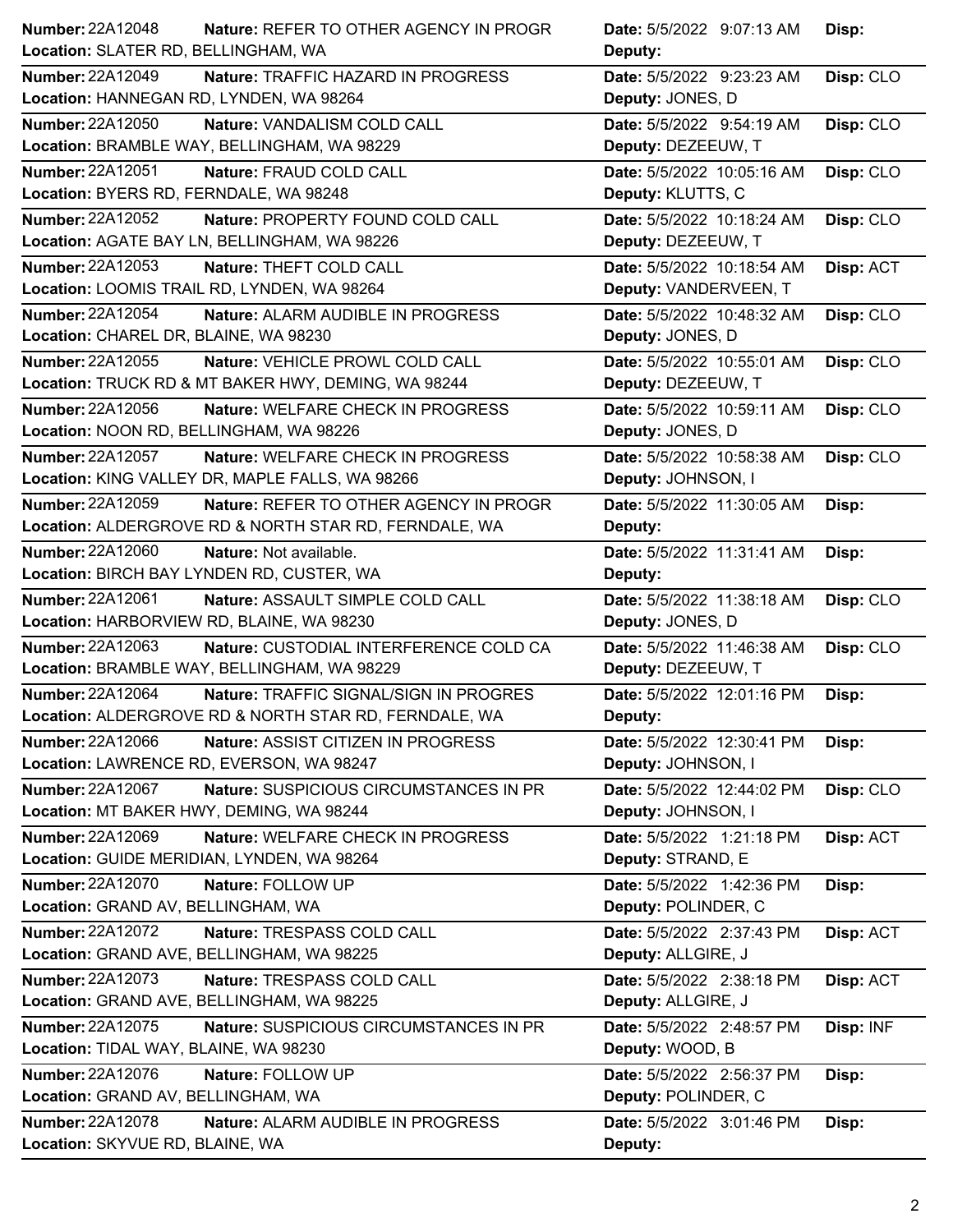| Number: 22A12081                           | Nature: FRAUD COLD CALL                                                               | Date: 5/5/2022 3:22:43 PM                         | Disp: CLO |
|--------------------------------------------|---------------------------------------------------------------------------------------|---------------------------------------------------|-----------|
|                                            | Location: NORTHWEST DR, BELLINGHAM, WA 98226                                          | Deputy: WRIGHT, M                                 |           |
| <b>Number: 22A12082</b>                    | Nature: DOMESTIC PHYSICAL IN PROGRESS                                                 | Date: 5/5/2022 3:44:05 PM                         | Disp: CAA |
|                                            | Location: BALFOUR VALLEY DR, MAPLE FALLS, WA 98266                                    | Deputy: BROWN, E                                  |           |
|                                            | Arrested: LEBLANC-CUPPLES, TAYLOR J.<br>Age: 18                                       |                                                   |           |
| <b>Offenses: Malicious Mischief 2nd DV</b> |                                                                                       |                                                   |           |
| <b>Number: 22A12083</b>                    | Nature: TRAFFIC HAZARD IN PROGRESS                                                    | Date: 5/5/2022 3:56:09 PM                         | Disp: CLO |
|                                            | Location: BAY RD & BRUCE RD, CUSTER, WA 98240                                         | Deputy: VANDYKE, F                                |           |
| Number: 22A12084                           | Nature: DOMESTIC PHYSICAL IN PROGRESS<br>Location: BALFOUR VALLEY DR, MAPLE FALLS, WA | Date: 5/5/2022 3:56:53 PM<br>Deputy:              | Disp:     |
| Number: 22A12086                           | <b>Nature: SUICIDAL SUBJECT IN PROGRESS</b>                                           | Date: 5/5/2022 4:10:54 PM                         | Disp: CLO |
|                                            | Location: KENDALL RD, MAPLE FALLS, WA 98266                                           | Deputy: INGERMANN, N                              |           |
| Number: 22A12087                           | Nature: FRAUD COLD CALL                                                               | Date: 5/5/2022 4:18:40 PM                         | Disp: CLO |
|                                            | Location: BIRCH BAY LYNDEN RD, LYNDEN, WA 98264                                       | Deputy: VANDYKE, F                                |           |
| Number: 22A12089                           | <b>Nature: WATCH FOR IN PROGRESS</b>                                                  | Date: 5/5/2022 4:46:53 PM                         | Disp:     |
|                                            | Location: MOUNTAIN VIEW RD & LAKE TERRELL RD, FERNDALE, WA                            | Deputy:                                           |           |
| <b>Number: 22A12090</b>                    | <b>Nature: WATCH FOR IN PROGRESS</b>                                                  | Date: 5/5/2022 4:58:42 PM                         | Disp:     |
| Location: N LAKE SAMISH DR, BELLINGHAM, WA |                                                                                       | Deputy:                                           |           |
| <b>Number: 22A12091</b>                    | Nature: WELFARE CHECK IN PROGRESS                                                     | Date: 5/5/2022 4:59:07 PM                         | Disp: CLO |
| Location: VALLEY HWY, ACME, WA 98220       |                                                                                       | Deputy: INGERMANN, N                              |           |
| <b>Number: 22A12092</b>                    | <b>Nature: SERVE WARRANT IN PROGRESS</b>                                              | Date: 5/5/2022 5:10:33 PM                         | Disp: CLO |
|                                            | Location: BALFOUR VALLEY DR, MAPLE FALLS, WA 98266                                    | Deputy: YORK, T                                   |           |
| Number: 22A12093                           | Nature: ALARM AUDIBLE IN PROGRESS                                                     | Date: 5/5/2022 5:11:22 PM                         | Disp:     |
| Location: SALASHAN LO, FERNDALE, WA        |                                                                                       | Deputy:                                           |           |
| <b>Number: 22A12094</b>                    | Nature: ASSIST AGENCY IN PROGRESS                                                     | Date: 5/5/2022 5:14:31 PM                         | Disp: CLO |
|                                            |                                                                                       |                                                   |           |
| Location: GRAND AVE, BELLINGHAM, WA 98225  |                                                                                       | Deputy: KARB, J                                   |           |
| <b>Number: 22A12095</b>                    | Nature: REFER TO WSP IN PROGRESS                                                      | Date: 5/5/2022 5:39:28 PM                         | Disp: CLO |
|                                            | Location: GUIDE MERIDIAN, BELLINGHAM, WA 98226                                        | Deputy: KARB, J                                   |           |
| <b>Number: 22A12096</b>                    | Nature: DOMESTIC ORDER VIOL COLD CALL                                                 | Date: 5/5/2022 5:36:15 PM                         | Disp: CLO |
| Location: BIRCH BAY DR, BLAINE, WA 98230   |                                                                                       | Deputy: VANDYKE, F                                |           |
| <b>Number: 22A12098</b>                    | Nature: ASSIST CITIZEN COLD CALL                                                      | Date: 5/5/2022 5:54:37 PM                         | Disp: CLO |
| Location: E HEMMI RD, BELLINGHAM, WA 98226 |                                                                                       | Deputy: INGERMANN, N                              |           |
| Number: 22A12099                           | Nature: SUSPICIOUS CIRCUMSTANCES IN PR                                                | Date: 5/5/2022 5:59:29 PM                         | Disp: CLO |
|                                            | Location: CIMARRON WAY, MAPLE FALLS, WA 98266                                         | Deputy: INGERMANN, N                              |           |
| Number: 22A12100                           | Nature: WELFARE CHECK IN PROGRESS                                                     | Date: 5/5/2022 6:07:33 PM                         | Disp:     |
| Location: CIMARRON WA, MAPLE FALLS, WA     |                                                                                       | Deputy:                                           |           |
| Number: 22A12101                           | Nature: MENTAL IN PROGRESS                                                            | Date: 5/5/2022 6:11:33 PM                         | Disp:     |
| Location: CIMARRON WA, MAPLE FALLS, WA     |                                                                                       | Deputy:                                           |           |
| Number: 22A12102                           | <b>Nature: MENTAL IN PROGRESS</b>                                                     | Date: 5/5/2022 6:14:48 PM                         | Disp:     |
| Location: CIMARRON WA, MAPLE FALLS, WA     |                                                                                       | Deputy:                                           |           |
| <b>Number: 22A12103</b>                    | Nature: SUSPICIOUS VEHICLE IN PROGRESS                                                | Date: 5/5/2022 6:41:16 PM                         | Disp:     |
|                                            | Location: LINCOLN RD & SHINTAFFER RD, BLAINE, WA                                      | Deputy: JONES, D                                  |           |
| Number: 22A12104                           | Nature: MVA NON BLKING/NON INJURY IN P                                                | Date: 5/5/2022 6:54:04 PM                         | Disp: CLO |
|                                            | Location: LAKE TERRELL RD, FERNDALE, WA 98248                                         | Deputy: WRIGHT, M                                 |           |
| Number: 22A12105                           | Nature: WELFARE CHECK IN PROGRESS                                                     | Date: 5/5/2022 6:51:48 PM                         | Disp:     |
| Location: FLAIR VALLEY DR, MAPLE FALLS, WA |                                                                                       | Deputy: BROWN, E                                  |           |
| Number: 22A12108                           | Nature: PROPERTY FOUND COLD CALL<br>Location: ROEDER AVE, BELLINGHAM, WA 98225        | Date: 5/5/2022 8:00:34 PM<br>Deputy: INGERMANN, N | Disp: CLO |